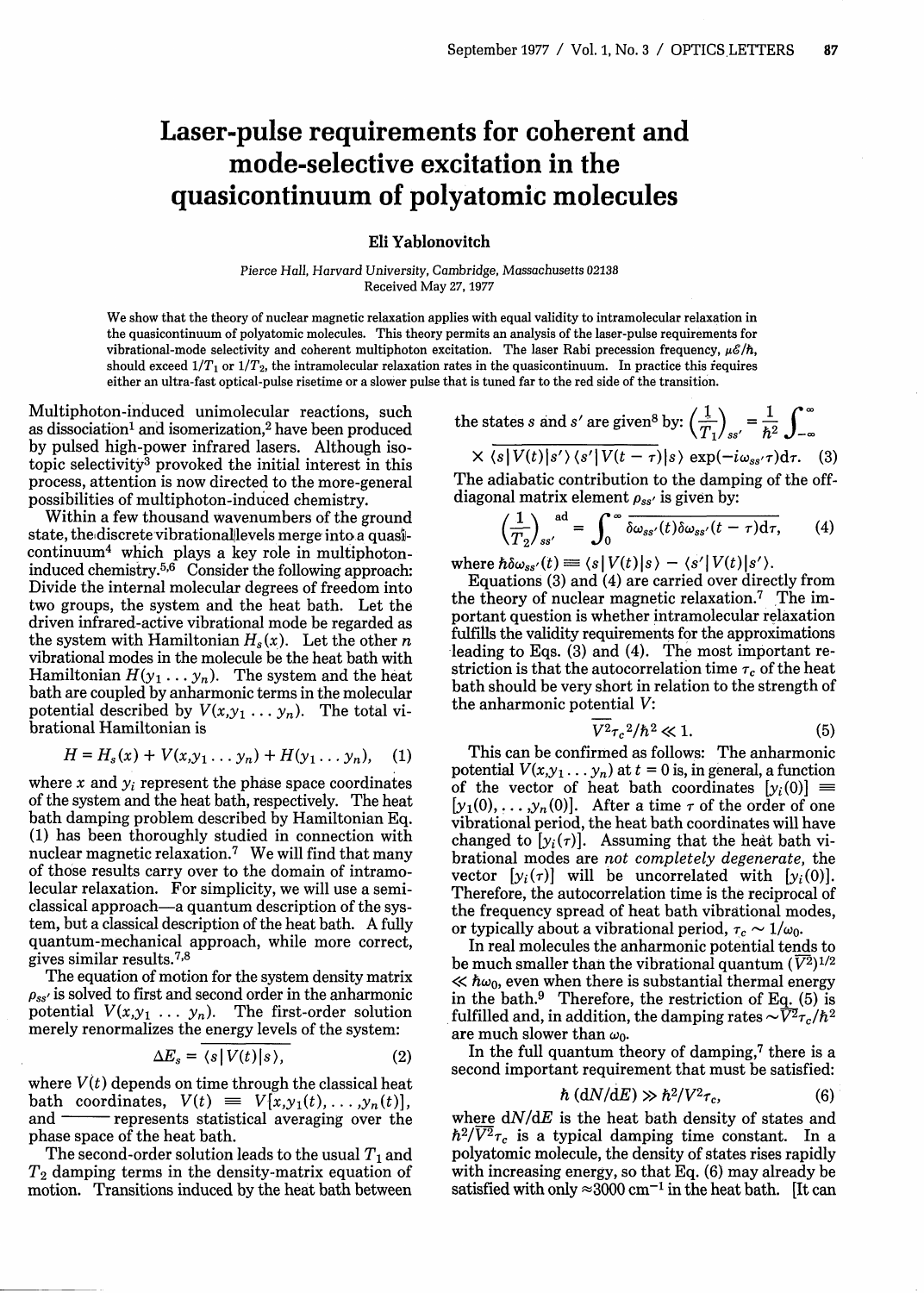

Fig. 1. The absorption spectrum as a function of temperature in the  $\nu_3$  band of SF<sub>6</sub>. Notice the shift to longer wavelengths as temperature is raised. The linewidth remains fairly narrow at 1000 K, even though the molecule is thermally excited  $\approx$ 9000 cm<sup>-1</sup> up into the quasicontinuum.

be shown that the inequalities in Eqs. (5) and (6) are equivalent to the two that are needed in deriving Fermi's Golden Rule.10]

As an example of the validity of these concepts in a real molecule, Fig. 1 shows the  $\nu_3$  absorption band of  $SF_6$ for three different temperatures as heated in a shock tube.9 At 1000 K, the spectrum is anharmonically downshifted about 20 cm-1 and broadened to a width  $\Delta\omega \approx 20 \text{ cm}^{-1}$ . The heat bath contains about 9000 cm<sup>-</sup> of thermal energy at 1000 K, guaranteeing that Eq. (6) is satisfied, i.e., that the molecule is in the quasicontinuum of levels.

The finite linewidth  $\Delta\omega$  is caused by a number of contributing mechanisms. In addition to the intramolecular damping rates  $1/T_{1}$  and  $1/T_{2}$ , the rotational structure makes a contribution that we have been ignoring. Also, there is a special type of inhomogeneous broadening associated with the differences in thermal energy of different members of the canonical ensemble. These energy fluctuations,  $(\overline{\Delta U})^2 = n(kT)^2$ , are significant because of the very small size of the intramolecular heat bath. Molecules with different thermal energies have different mean anharmonic shifts  $\Delta E_s$ , as given by Eq. (2), thus leading to inhomogeneous broadening.<sup>11</sup>

The important point is that the finite linewidth  $\Delta\omega$ places an upper limit on the damping rates  $1/T_1$  and  $1/T_2$ . Therefore,  $1/T_2 < \Delta \omega \approx 0.02\omega_0$  and the inequality of Eq. (5) is easily satisfied. Since Eqs. (5) and (6) are both fulfilled, we have established that heat bath damping theory describes intramolecular relaxation in polyatomic molecules.

We will now employ these concepts to address the question of coherence and mode selectivity in multiphoton excitation. The system equation of motion has been reduced<sup>7</sup> to:

$$
\frac{d\rho}{dt} = -\frac{i}{\hbar}(H_s, \rho) + damping terms.
$$
 (7)

To this must be added the light-wave-induced interaction,

$$
H'_{s,s+1} = \sqrt{s+1}\mu\mathscr{E}\exp(i\omega t),\tag{8}
$$

where s is the vibrational quantum number of the system,  $\mu$  is the dipole moment<sup>12</sup> of the transition,  $\mathscr E$  is the peak electric field of the light wave, and  $\omega$  is its frequency. The limit of coherent<sup>13</sup> multiple-photon excitation is specified by

$$
\sqrt{s}\frac{\mu\mathscr{E}}{h} > \sqrt{\frac{1}{T_2^2} + (\omega - \omega_0)^2}.
$$
 (9)

In the opposite limit, the off-diagonal elements of the density matrix are  $\ll$ 1, and Eqs. (7) and (8) reduce to a set of diagonal rate equations. The up-transition rate is  $2\pi(s + 1)\omega_R^2 g(\omega)$ , whereas the down-transition rate is  $2\pi s \omega_R^2 g(\omega)$ , where  $\omega_R = \mu \mathcal{E}/\hbar$ , the Rabi precession frequency, and  $\pi g(\omega) = T_2/[1 + (\omega - \omega_0)^2 T_2^2]$ , the standard Lorentzian line shape.

There has been great interest among chemists in vibrational mode selectivity,15 namely, the excitation of the system degree of freedom to a high energy with a minimum of thermalization to the heat bath. It is required that the rate of heating significantly exceed the rate of energy relaxation:

$$
2\pi s \omega_R^2 g(\omega) \gg 1/T_1. \tag{10}
$$

Since  $T_2$  is always  $\lt T_1$ , vibrational-mode selectivity is a less stringent condition than fully coherent excitation. In spite of this, neither condition is easy to achieve. Both depend on a large Rabi precession frequency to overcome not only the damping rates  $1/T_1$ and  $1/T_2$ , but also the frequency mismatch  $(\omega - \omega_0)$  that develops as a result of anharmonicity. A superficial way to accomplish this is to focus the laser beam more tightly, raising  $\mu \mathscr{E}$ . The following reasoning shows why this approach fails:

Consider the laser-pulse intensity  $I$  as a function of time, as graphed in Fig. 2. The peak intensity is chosen to satisfy the condition of Eq. (10). During the rising portion of the laser pulse, before it has reached its peak intensity, Eq. (10) is not satisfied, and efficient thermalization is taking place. The energy absorbed by the molecule during the initial cross-hatched portion of the pulse is statistically distributed among all vibrational modes. If a reaction temperature  $T_0$  is reached during the pulse risetime  $t_r$ , then a statistical reaction<sup>5,15</sup> will occur before the conditions for vibrational-mode selectivity have been achieved. It is necessary to reduce the area of the cross-hatched region in Fig. 2 to ensure a minimum of absorbed thermal energy *nKT* before the



Fig. 2. A schematic graph of intensity  $I$  versus time for a laser pulse. The area of the cross-hatched portion of the pulse represents an energy fluence  $(J/cm<sup>2</sup>)$ . The molecular temperature rise depends only on fluence, as specified by Eq. (11). It should be kept as small as possible to prevent premature nonselective chemical reaction.